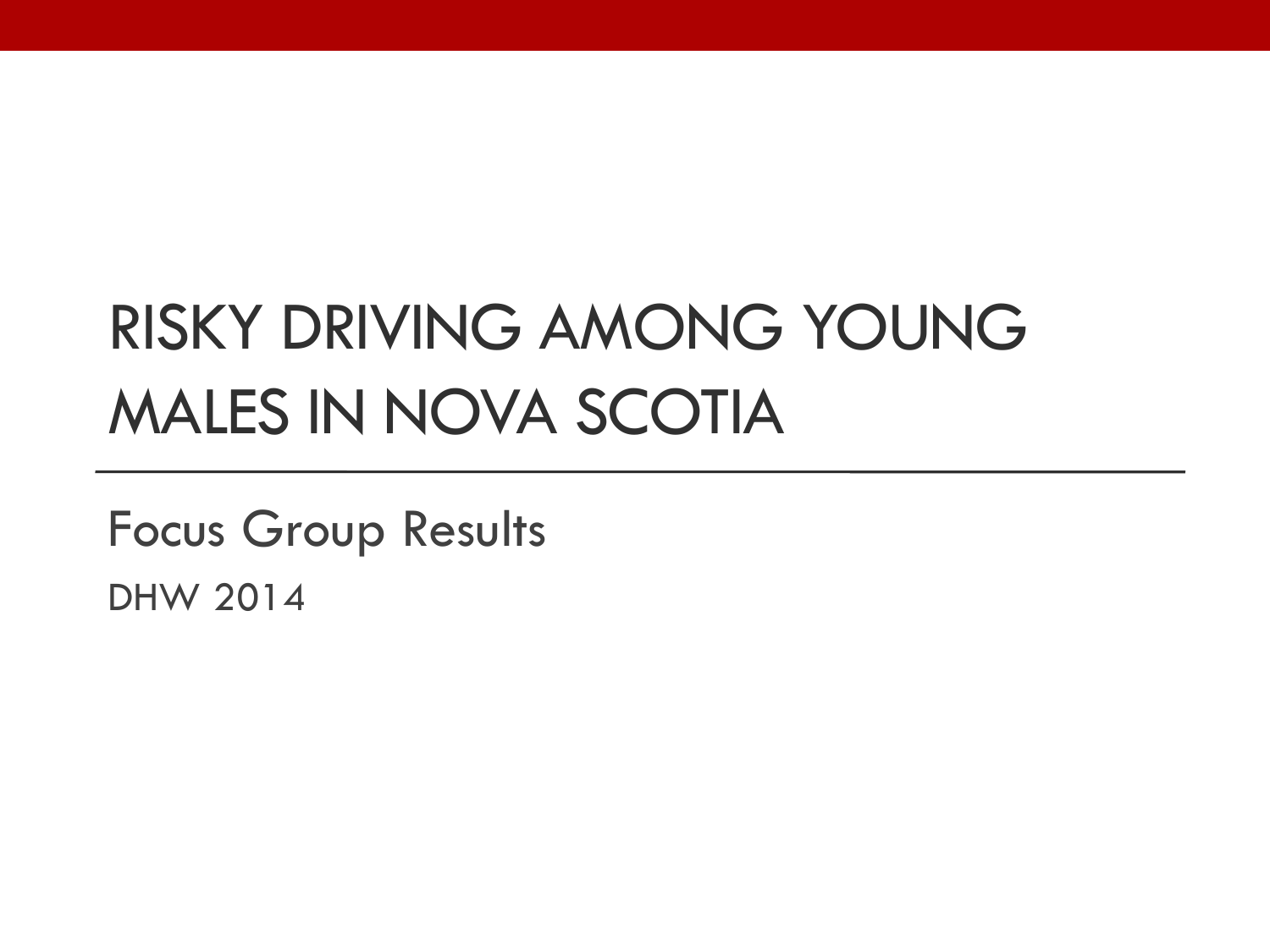#### **Methods**

- Literature review
- Media review
- Focus groups with young Nova Scotian males
	- 2 groups with males age 17-18
	- 2 groups with males age 21-22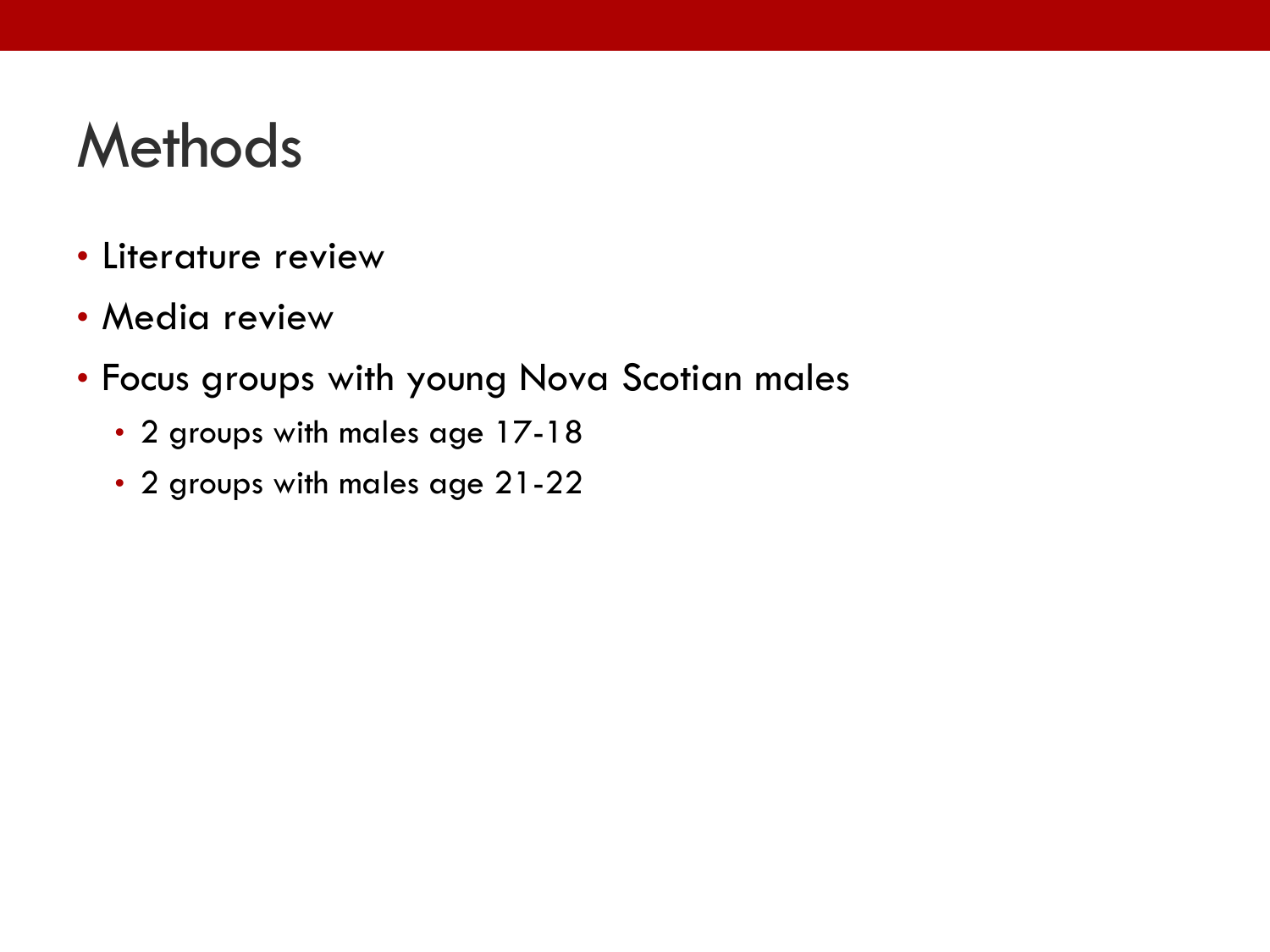### Theme: The car as a symbol of freedom

- The car is:
	- Freedom
	- Control
	- An extension of what you are doing
	- An extension of how you are feeling
	- Takes them where they want to go
- Even when on their own, they use the bulk and power of the car to demonstrate their frustration with other drivers

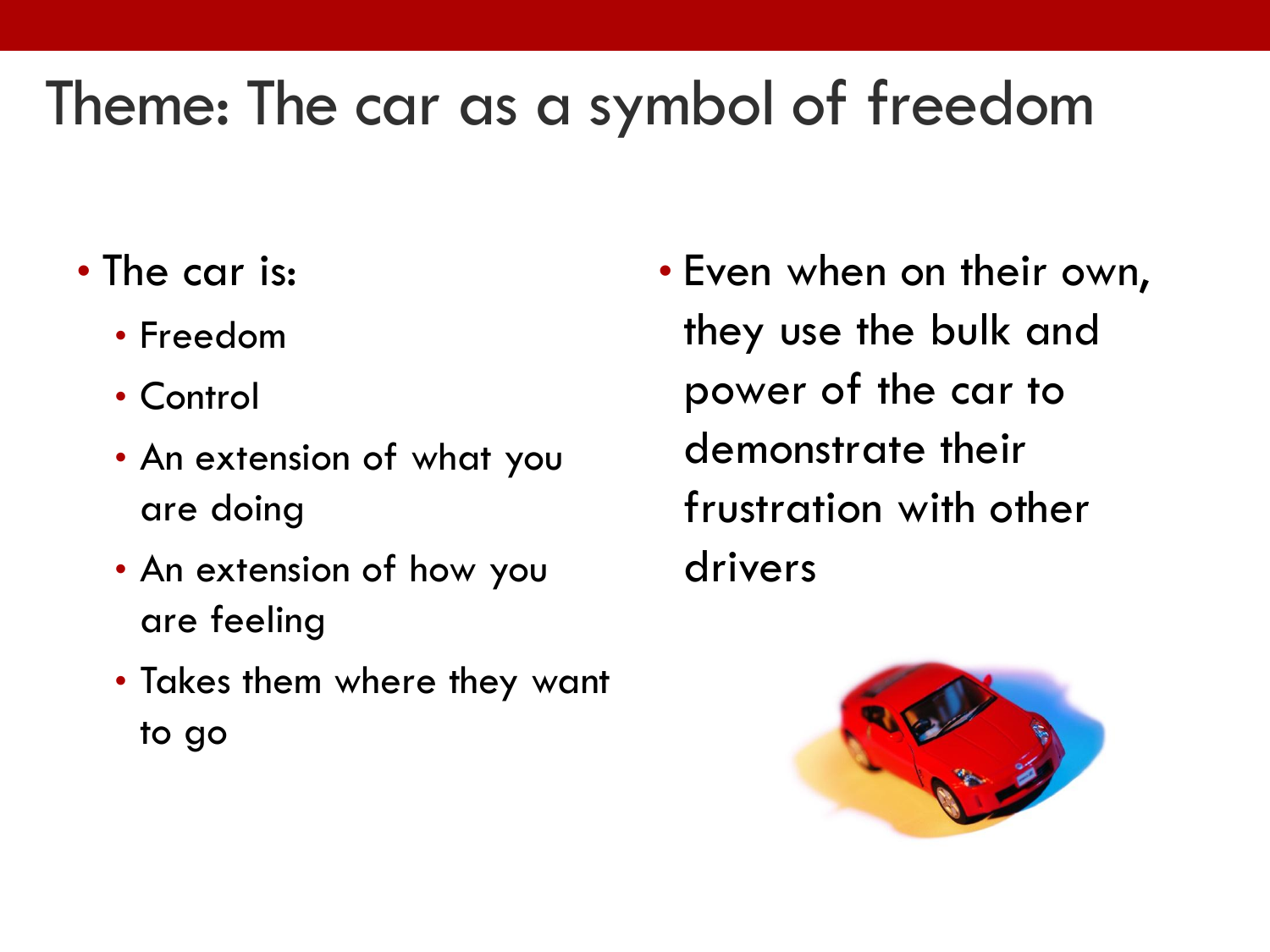#### Theme: Following the Herd

- The power of social influence
- Young drivers:
	- More likely to crash when with friends
- Young passengers:
	- Less likely to speak up if the driver is behaving dangerously
- Older drivers:
	- Greater maturity & feelings of responsibility gradually change driving behaviour

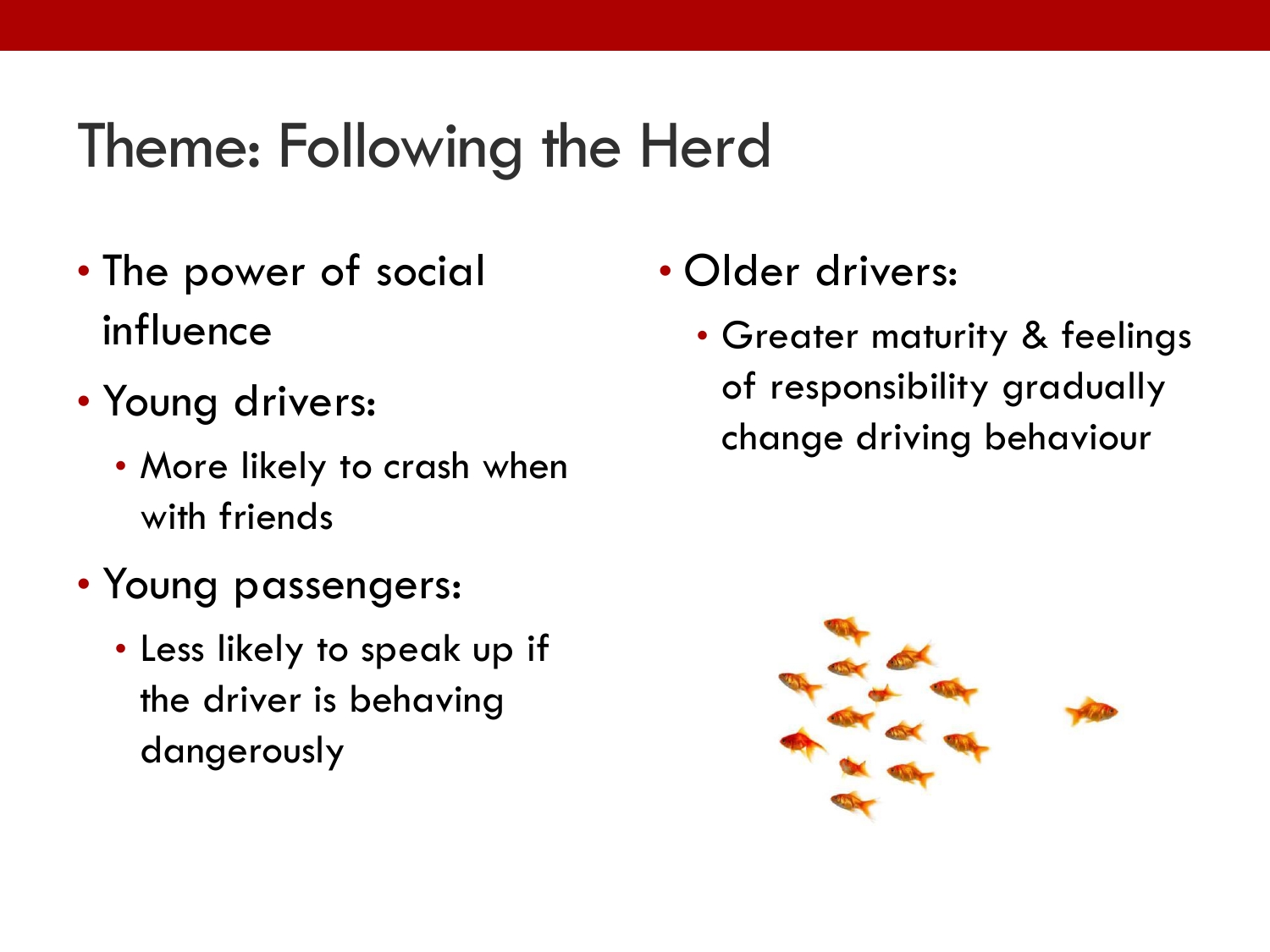#### Theme: No Long-Term Thinking

- Young people think in the short-term
	- Unsafe behaviour is evaluated as what they can get away with it
	- Underscores the ineffectiveness of a consequence based strategy
- In the moment
	- Instant gratification
	- Not paying attention to the "near misses"
- Older youth (22 year olds) are reflective of how risky their behaviour was in their teens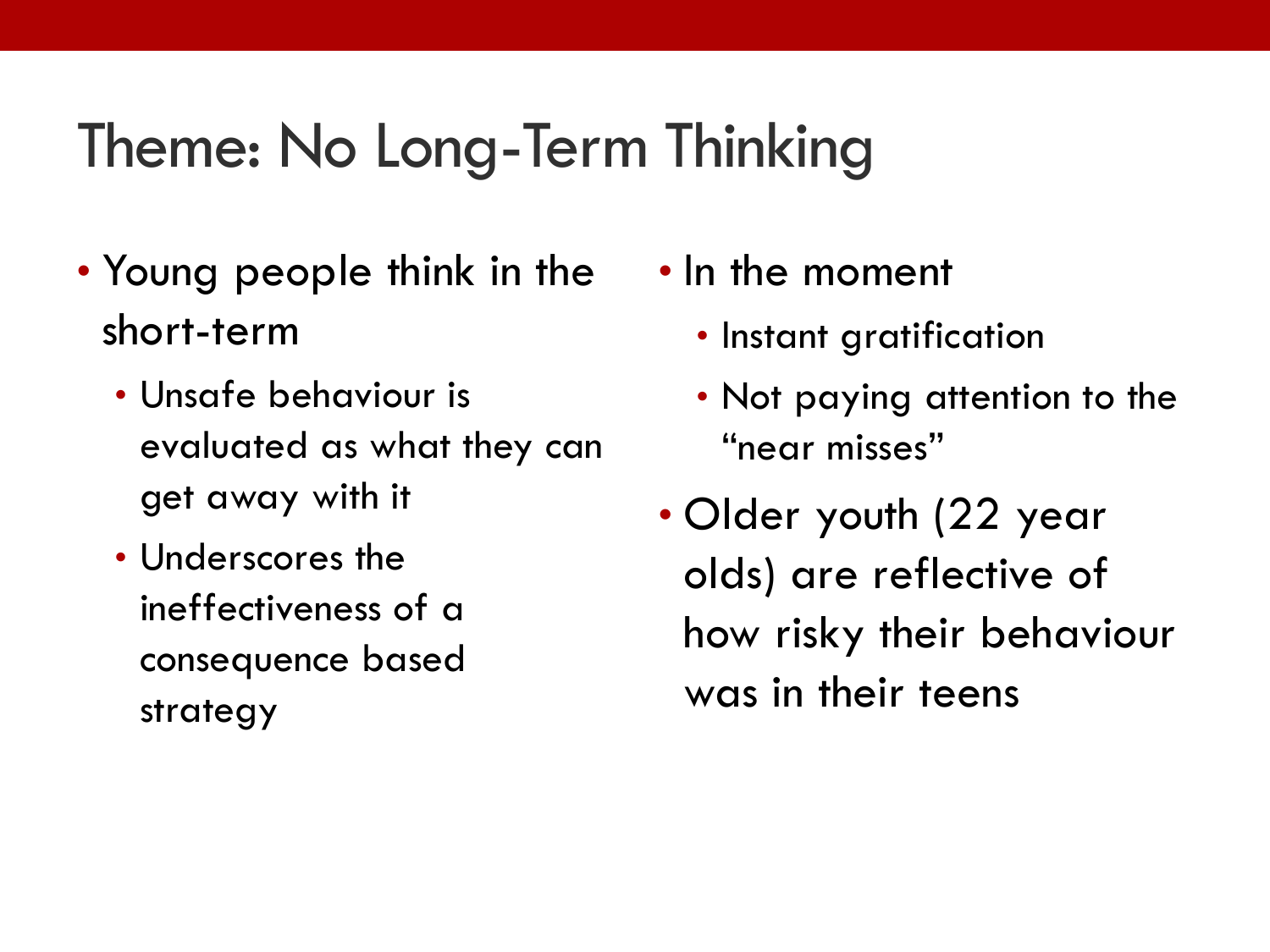## 4 Key Conclusions

- Unsafe behaviours are evaluated not on risk, but what you can "get away with"
- Experience plays a significant role in any evaluation of risk or danger, with older drivers more aware of the risks
- Drinking & driving sits in a risk category all of its own, with greater social taboo compared to speeding
- On-road behaviour is influenced signficantly by passenger type, with greater distraction with friends & the potential for aggressive driving habits